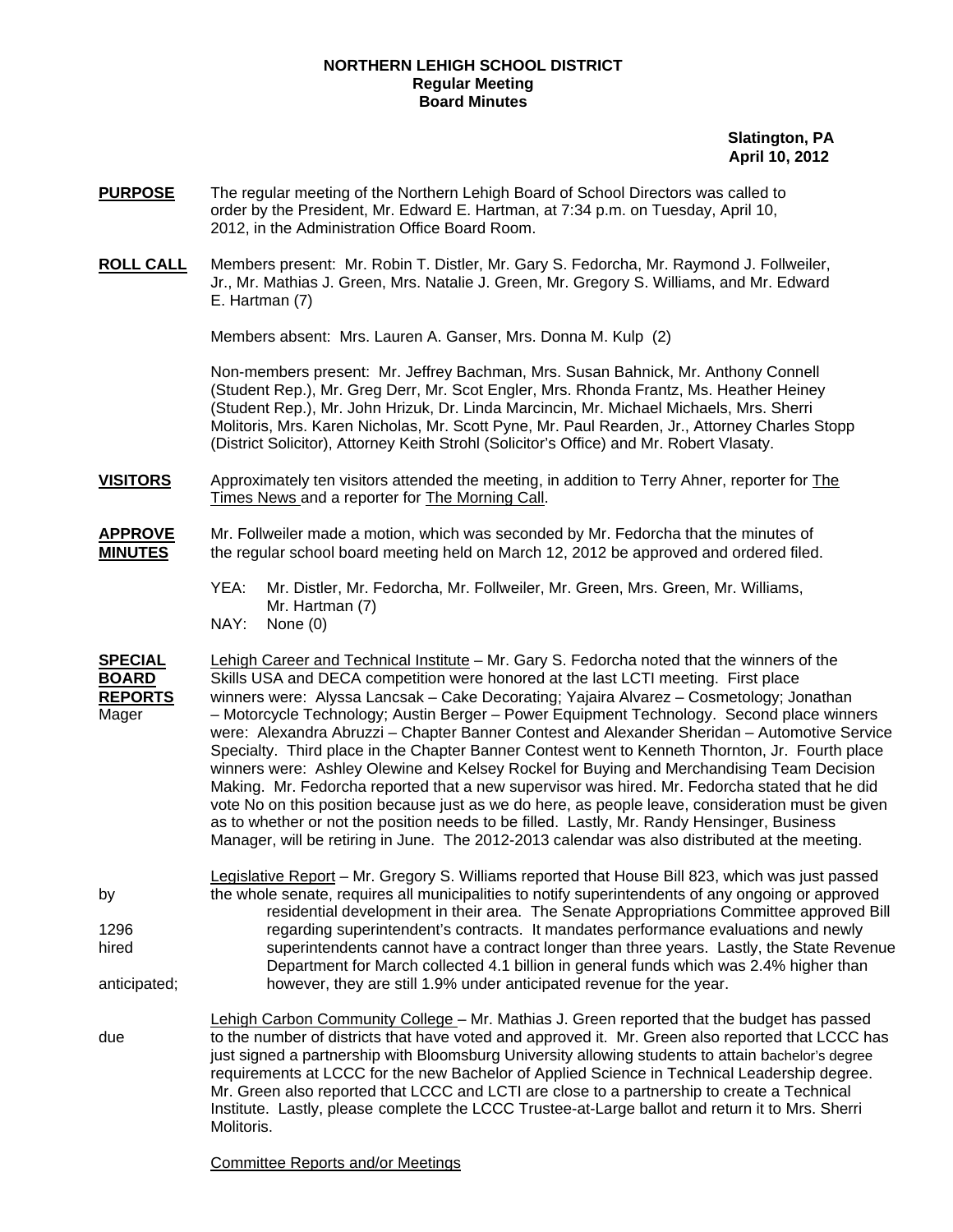Minutes of the Education/Policy committee meeting held on April 2, 2012 were distributed.

| <b>SPECIAL</b>                                          | Student Representatives to the Board Report                                                                                                                                                                                                                                                                                                                                                                                                                                                                                                                                                                                                                                                                                                                                                                                                                     |
|---------------------------------------------------------|-----------------------------------------------------------------------------------------------------------------------------------------------------------------------------------------------------------------------------------------------------------------------------------------------------------------------------------------------------------------------------------------------------------------------------------------------------------------------------------------------------------------------------------------------------------------------------------------------------------------------------------------------------------------------------------------------------------------------------------------------------------------------------------------------------------------------------------------------------------------|
| <b>BOARD</b><br><b>REPORTS</b><br>(cont.)               | Ms. Heather Heiney and Mr. Anthony Connell distributed their written student representative<br>report and verbally reported on its contents. Mr. Green addressed the student representatives<br>with regards to the article in the newspaper about the student from the Allentown School District<br>that was hushed. Mr. Green stated that he hoped our students felt free to speak their mind good<br>or bad. Mr. Connell noted that the representatives write their own report and it is reviewed, but<br>never censored. Mr. Michaels added that he would be very upset if he ever learned that our<br>students were hushed and he, Mrs. Nicholas and Mr. Engler meet with various student groups,<br>without Mr. Vlasaty and Mr. Pyne present, to hear their concerns. Mr. Hartman concluded by<br>stating the first amendment right applies to everybody. |
|                                                         | Federal Programs - Mrs. Karen A. Nicholas reported that the annual pre-school director's meeting<br>will be held on Thursday, April 12, 2012 at 8:30 a.m. at Peters Elementary. This years' topic will be<br>Behavior Management in the Classroom Setting which is being presented by Mr. Scot Engler and<br>Mr. Eugene Marks.                                                                                                                                                                                                                                                                                                                                                                                                                                                                                                                                  |
|                                                         | <b>Business Manager's Report</b>                                                                                                                                                                                                                                                                                                                                                                                                                                                                                                                                                                                                                                                                                                                                                                                                                                |
| project for EIT<br>Mrs. Frantz<br><b>Berkheimer Tax</b> | Mrs. Frantz referred to two articles that were in the local papers recently. One article called Cash-<br>strapped schools ignoring free money just waiting for them, named Northern Lehigh School district<br>as one that was owed money. Mrs. Frantz reported that she checked the website and our district<br>does not have any unclaimed monies. The other article states that Hanover Township and<br>Bethlehem Township have filed a lawsuit against the city of Allentown and the arena<br>money. At this time, we do not know how this will affect the portion owed to us. Lastly,<br>reported that under Financial, item D, is the resolutions and agreement appointing<br>Administration as the commissioned Local Service Tax collector.                                                                                                              |
| increase in the<br>agenda.                              | Mrs. Molitoris announced that under Financial, item C, is the resolution offering installment<br>payments to local businesses. Also, under New Business is a memorandum of understanding to<br>the Act 93 contract which is a change in language recommended by the state auditors. Lastly, on<br>the agenda for approval tonight is the proposed final 2012-2013 budget with a 0 mill<br>amount of \$28,106,782.00. The final approval for the budget will be on the June, 2012                                                                                                                                                                                                                                                                                                                                                                                |
|                                                         | Mr. Green questioned whether you really get a refund of EIT tax if you paid more than 1% as stated<br>on the tax return form because if you work in the city of Allentown, they collect more than 1%.<br>Mrs. Frantz explained that effective January 1, 2012, you are considered a non-resident and they<br>will withhold at the higher rate, but only give the township in which you reside, the amount<br>established by the township, in this case 1%.                                                                                                                                                                                                                                                                                                                                                                                                      |
|                                                         | <b>Superintendent's Report</b>                                                                                                                                                                                                                                                                                                                                                                                                                                                                                                                                                                                                                                                                                                                                                                                                                                  |
|                                                         | Mr. Michaels introduced Mrs. Renee Evans, High School Student Council advisor. She<br>introduced the officers for student council and they gave a brief overview of events they held and<br>that are planned for the rest of the school year.                                                                                                                                                                                                                                                                                                                                                                                                                                                                                                                                                                                                                   |
|                                                         | Mr. Michaels reported that even though the proposed final budget is on the agenda tonight for<br>approval, we are still in the process of fine tuning it. Mr. Michaels thanked the board,<br>administration, and teachers for working collaboratively to come up with a fair budget that meets<br>the needs of the students.                                                                                                                                                                                                                                                                                                                                                                                                                                                                                                                                    |
|                                                         | Mr. Michaels announced graduation is set for Friday, June 1, 2012.                                                                                                                                                                                                                                                                                                                                                                                                                                                                                                                                                                                                                                                                                                                                                                                              |

Mr. Michaels recognized the High School and Middle School Student Assistant Program teachers and administrators and thanked them for doing an outstanding job.

Board member Mrs. Lauren A. Ganser arrived at 7:59 p.m.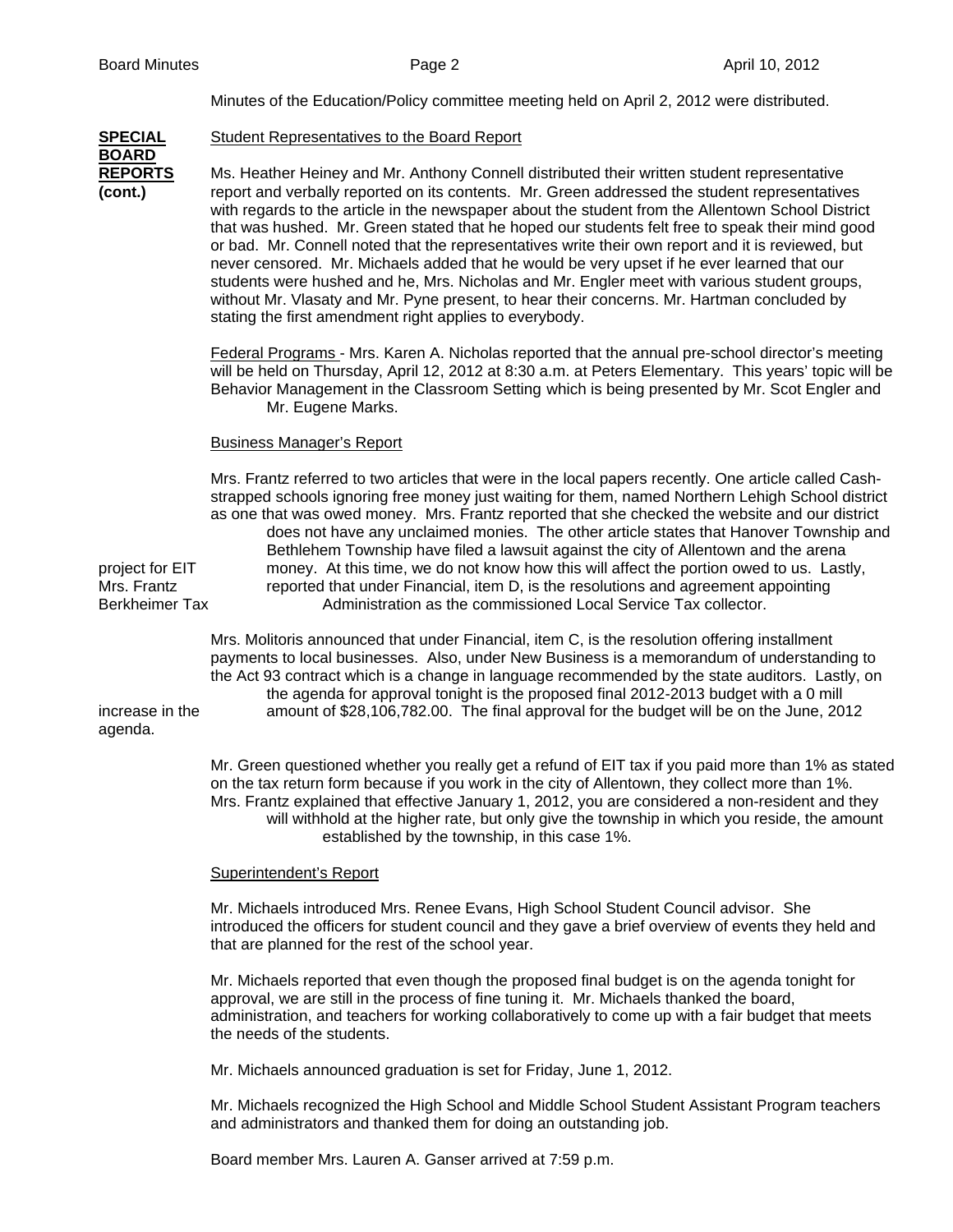Mr. Hartman reported that an executive session was held prior to tonight's meeting to discuss personnel issues.

**PERSONNEL** Mrs. Green made a motion, which was seconded by Mr. Follweiler, that the Board of Education approves the following personnel items:

Rescind Rescind the following appointment which was approved at the March 12, 2012 school Appointment board meeting:

| John Rice*  |                                                  |  |  |
|-------------|--------------------------------------------------|--|--|
| Assignment: | Second Shift Custodian/Maintenance Position      |  |  |
| Salarv:     | $$9.00/H$ our - 2:30 PM - 11:00 PM - 5 Days/Week |  |  |
| Effective   | March 13, 2012                                   |  |  |
|             | *Pending Verification of Missing Documents       |  |  |

Resignation Accept the resignation of Sheila Steier from her position as Part Time Cook's Helper S. Steier effective March 23, 2012.

Unpaid Leave Approve the request of employee #3715 to take an Unpaid Leave of Absence beginning Of Absence May 1, 2012 and continue until the end of the 2011-2012 school year. She plans to return to her current position at the beginning of the 2012-2013 school year.

Family Approve the request of employee #1620 to take a Family Medical Leave beginning on Medical March 7, 2012. The employee will be using nine accumulated sick days in conjunction Leave with the Family Medical Leave. Employee plans to return to their current teaching position upon release from their attending physician.

Game Worker Approve the following person as a Game Worker for the 2011-2012 school year. Game 2011-2012 Workers consist of ticket sellers and takers, game announcers, scoreboard operators, timers, field judges, scorekeepers. Rate of pay is consistent with the rates approved on the 2011-2012 Supplementary Personnel Salary Schedule.

Gina Rotondo

Substitute Approve the following substitute teacher for the 2011-2012 school year at the 2011-2012 Instructional substitute teacher rates as approved on the Supplementary Personnel Salary Schedule:

> JoLeigh Sponsler\* Music & Special Education **\*Pending Verification of Missing Documents**

Substitute Approve the following individual as a substitute aide for the 2011-2012 school year at Non-Instruct- the 2011-2012 substitute rates as approved on the Supplementary Personnel Salary ional Schedule: Jamie Kuhns

> Approve the following individual as a substitute custodian for the 2011-2012 school year at the 2011-2012 substitute rates as approved on the Supplementary Personnel Salary Schedule: Robert Wetzel\* \***Pending Verification of Missing Documents**

 YEA: Mr. Distler, Mr. Fedorcha, Mr. Follweiler, Mrs. Ganser, Mr. Green, Mrs. Green, Mr. Williams, Mr. Hartman (8) NAY: None (0)

**CURRIC-** Mr. Fedorcha made a motion, which was seconded by Mrs. Ganser, that the Board of **ULUM AND** Education approve the following curriculum and instruction item:

**INSTRUC-TION**

Pediatric Authorize administration to enter into an agreement with Pediatric Therapeutic Services Therapeutic to provide contracted speech therapists on an as needed basis at a cost of \$67.00 per hour Services for the 2012-2013 school year**.** Agreement

YEA: Mr. Distler, Mr. Fedorcha, Mr. Follweiler, Mrs. Ganser, Mr. Green, Mrs. Green,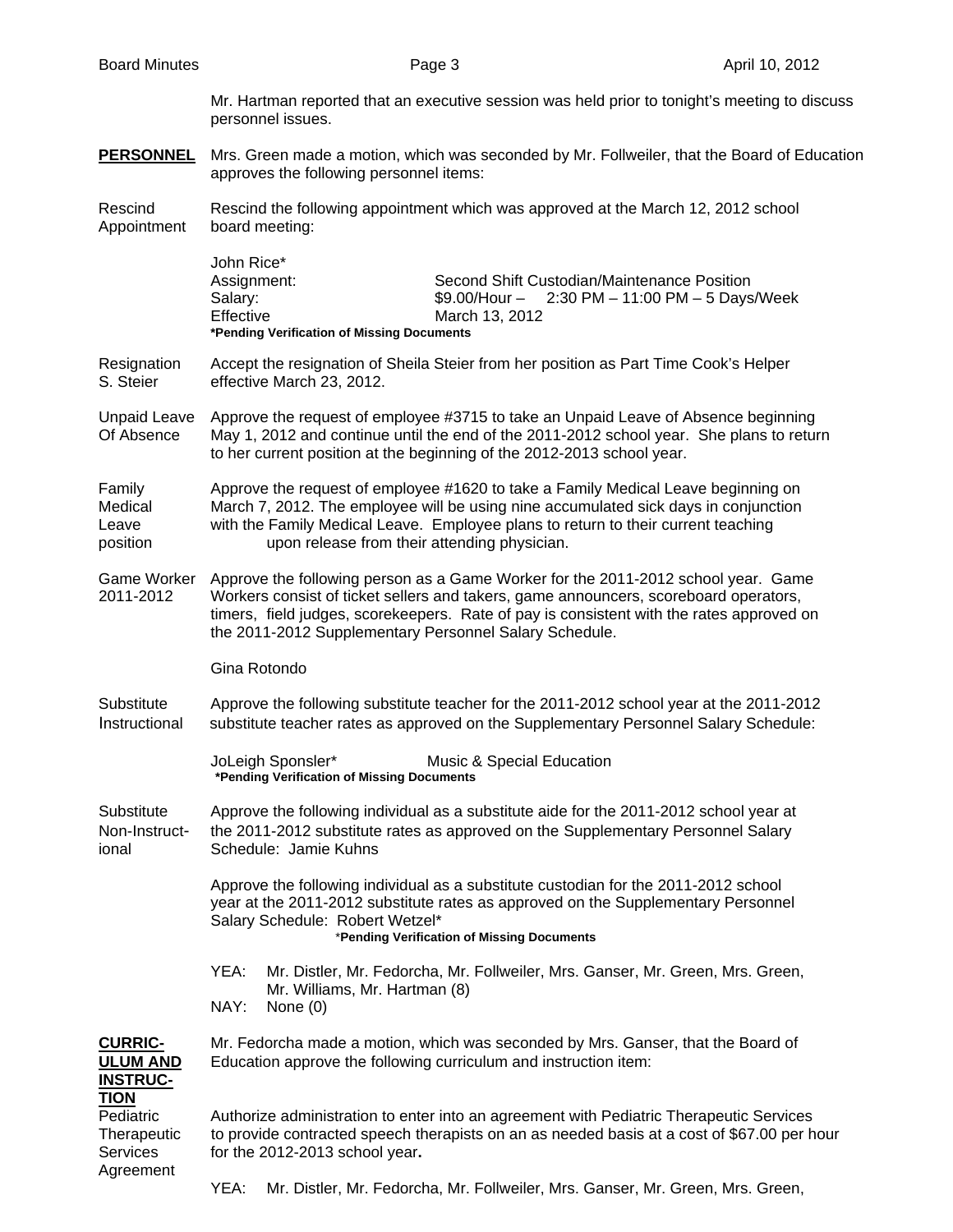| Mr. Williams, Mr. Hartman (8) |
|-------------------------------|
| $NAY:$ None $(0)$             |

| <b>NEW</b>      | Mr. Fedorcha made a motion, which was seconded by Mr. Distler, that the Board of |
|-----------------|----------------------------------------------------------------------------------|
| <b>BUSINESS</b> | Education approve the following new business items:                              |

 Memorandum Approve the Memorandum of Understanding to the Act 93 contract as recommended Of Under- by the state auditors.

 standing Act 93

- Act 80 Day Allow administration to apply for an Act 80 day on January 20, 2012 for professional development for the  $12<sup>th</sup>$  grade educational staff members.
	- YEA: Mr. Distler, Mr. Fedorcha, Mr. Follweiler, Mrs. Ganser, Mr. Green, Mrs. Green, Mr. Williams, Mr. Hartman (8) NAY: None (0)
- **FINANCIAL** Mr. Follweiler made a motion, which was seconded by Mr. Distler, that the Board of Education approve the following financial items:
- Financial Approve the Following Financial Reports: Reports General Fund month of February & March
- List of **Approve the Following List of Bills:** Bills General Fund months of March & April Cafeteria Fund month of March Capital Construction month of April Capital Projects month of March
- Resolution Approve the resolution providing an option for installment payments of real estate taxes for Installment all taxpayers pursuant to the Taxpayer Relief Act, 53 P.S. § 6926.1502. Option For
- All Taxpayers
- Berkheimer RESOLVED, the Board of Education approves the attached resolutions and agreement LST Tax appointing Berkheimer Tax Administration as the commissioned Local Services Tax Collector collector effective January 1, 2012.
	- YEA: Mr. Distler, Mr. Fedorcha, Mr. Follweiler, Mrs. Ganser, Mr. Green, Mrs. Green, Mr. Williams, Mr. Hartman (8) NAY: None (0)
- **INFOR-** Minutes of the Lehigh Career & Technical Institute Joint Operating Committee meeting held on **MATION** February 22, 2012 were distributed.
	- Minutes of the Carbon Lehigh Intermediate Unit 21 Board of Directors meeting held on February 20, 2012 were distributed.
- **ADOPTION** Mr. Green made a motion, which was seconded by Mr. Fedorcha, that the Board of **OF** Education approves the proposed final budget and legal notices as presented: **PROPOSED**.
- **FINAL** It is recommended that the Board of Education adopts the proposed general fund final **BUDGET** budget of the Northern Lehigh School District for the 2012-2013 school year in the **FOR** amount of \$28,106,782.00. **2012-2013**
	- The preliminary budget is adopted with a 0 mill increase for Lehigh and Northampton Counties.
- Legal Notice Authorize the Secretary to publish a Legal Advertisement notifying every resident or inhabitant within the territorial limits of the school district of Northern Lehigh attaining